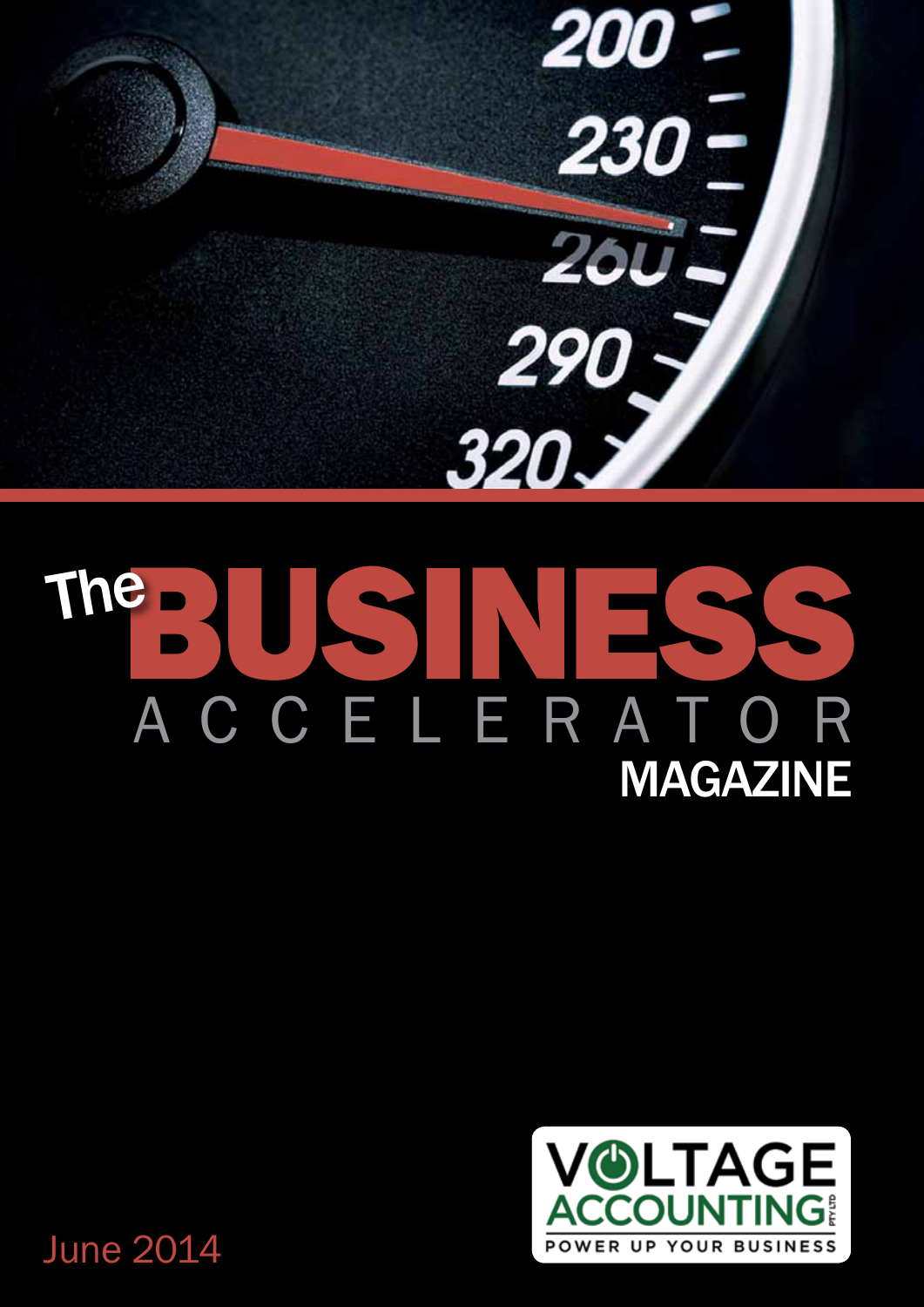

# 2014/15 Federal Budget Overview

On May 13 the Federal Treasurer, Mr Joe Hockey, handed down his first budget. The intention was to reduce the deficit from its current \$49.9 billion to \$29.8 billion next year. The deficit is then forecast to reduce to \$17.1 billion in 2015/16 and \$10.6 billion in 2016/17.

In what Mr Hockey described as, "delivering balanced and credible budget repair", the 'heavy lifting'

in this budget will be done by families, pensioners, the under 35s and those that rely heavily on government assistance or subsidies. The Treasurer said the "age of entitlement is over" and has slashed welfare, tightened pensions and introduced a temporary tax debt. According to the Government, the Australian economy is forecast to grow at 2.5% in 2014/15. Unemployment is forecast to reach 6.25% by the June 2015 quarter and remain at that level until the end of 2015/16. Inflation is forecast at 2.25% in 2014/15 and is projected to remain at 2.5% over the forward estimates to 2017/18. The key items announced in the Budget are outlined below.

### Personal Taxation

#### **New Temporary Budget Repair Levy**

Approximately 400,000 individuals with incomes over \$180,000 will be subject to the Temporary Budget Repair Levy. A 2% levy on taxable income exceeding \$180,000 will take effect from 1 July 2014 for three years. In conjunction with the 2% FBT rate increase from 1 April 2015, this announcement is expected to reignite interest in tax planning opportunities.

### **Income Tax**

Including the Temporary Budget Repair Levy (assuming legislation receives assent) the personal income tax rates for the 2014/15 year (excluding the Medicare Levy) will be as per the table.

### **Medicare Levy**

The Medicare Levy will increase from 1.5% to 2% from 1st July 2014 (to fund the Disability Care Australia scheme) therefore individuals whose taxable income is in excess of \$180,000 will effectively pay 49% tax on income earnt over that amount. For the 2013/14 year, the Medicare levy low-income threshold for families has been indexed up from the 2012/13 amount of \$33,693 to

| Taxable Income       | <b>Tax Payable</b>                         |  |  |
|----------------------|--------------------------------------------|--|--|
| $0 - $18,200$        | Nil                                        |  |  |
| \$18,201 - \$37,000  | 19c for each \$1 over \$18,200             |  |  |
| \$37,001 - \$80,000  | \$3,572 + 32.5c for each \$1 over \$37,000 |  |  |
| \$80,001 - \$180,000 | \$17,547 + 37c for each \$1 over \$80,000  |  |  |
| $$180,001+$          | \$54,547 + 47c for each \$1 over \$180,000 |  |  |

\$34,367. The additional amount of threshold for each dependent child or student will be increased to \$3,156.

#### **Family Tax Benefit & Other Welfare Reforms**

Eligibility thresholds for non-pension payments will be frozen for 3 years from 1st July 2014. This will include payments such as Family Tax Benefit, Child Care Benefit, Child Care Rebate, Newstart Allowance, Parenting Payments and Youth Allowance. A range of reforms to Family Tax Benefits have been proposed which will primarily limit the availability of these benefits.

- The Family Tax Benefit B (FTBB) primary earner income limit will be reduced from \$150,000 to \$100,000 per annum as of 1st July 2015. As such, around 10% of the 1.4 million families who currently receive FTBB will no longer receive the payment.
- Access to FTBB will be restricted to families where the youngest child is less than 6 years of age as at 1st July 2015. Transitionally, those whose youngest child is aged 6 and over on 30th June 2015 will continue to be eligible for 2 years. Under the current system, families could claim the benefit until the oldest child turned 18 provided they were still in education.

#### *- Continued over page*



*The greatest compliment we receive from our clients is the referral of their friends, family and business colleagues. Thank you for your support and trust.*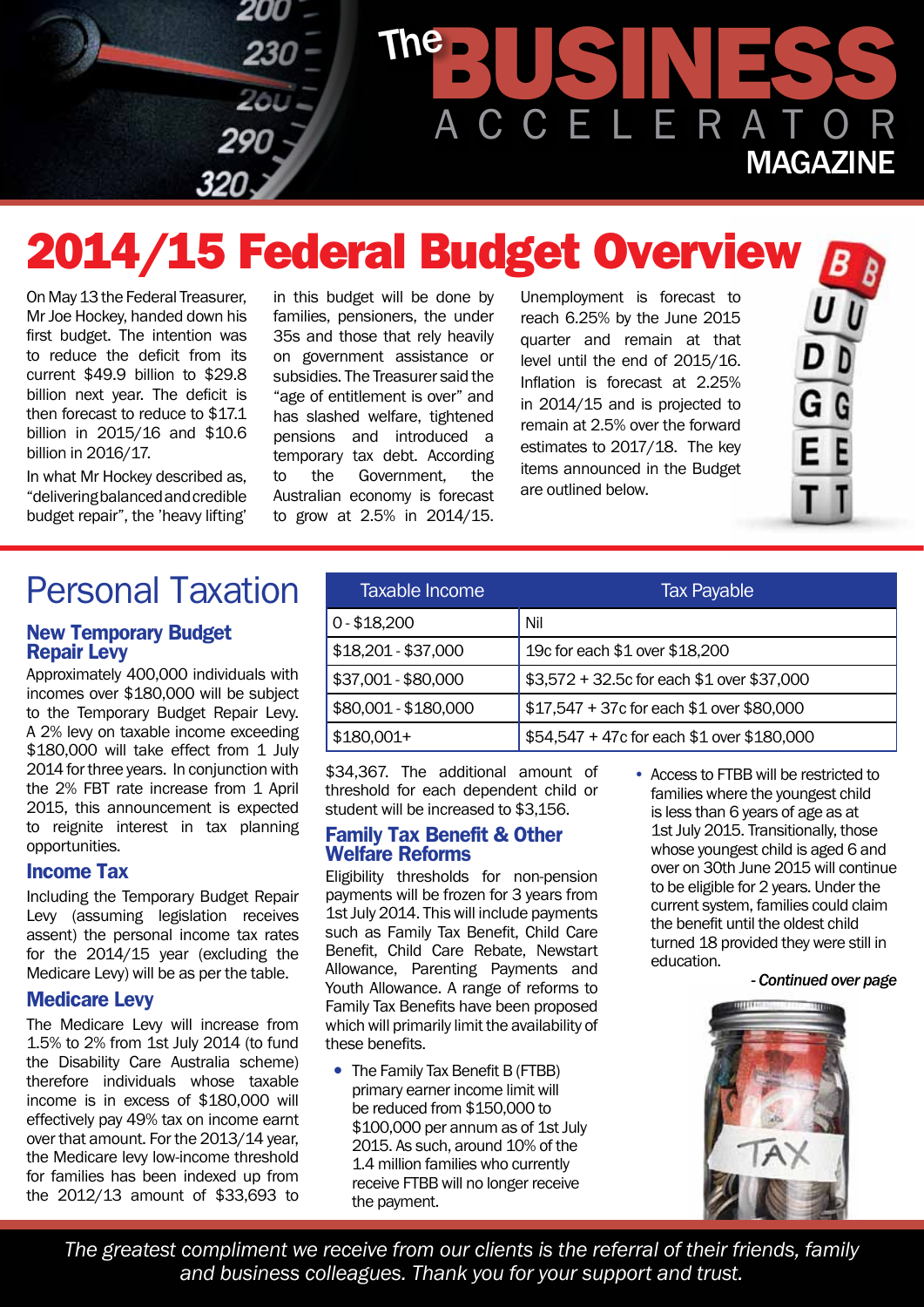

### Personal Taxation - continued

- The income threshold for the Dependent (Invalid and Carer) Tax Offset (DICTO) will also be reduced to \$100,000 from 1 July 2015.
- The income thresholds of Family Tax Benefit Part A will no longer be linked to inflation and rates will be frozen until June 30, 2017.
- The payment rate for Family Tax Benefit A (FTBA) and Family Tax Benefit B (FTBB) will be frozen from 1st July 2014 to 30th June 2016.
- From 1 July 2015, a per-child add-on amount will no longer be used to calculate a family's higher incomefree area for FTBA. The higher income-free area of \$94,316 will remain, without the add-on amount of \$3,796 for the second child and subsequent children.
- As of 1st July 2015 FTBA & FTBB end of year supplements have returned to their original rates (of \$600 and \$300 respectively) and will remain at that rate instead of being index linked.
- The FTBA Large Family Supplement (currently \$12.04 per child per fortnight payable on the third child and each child after that) has been changed and only applies to families with four or more children as of 1st July 2015.
- A new allowance of \$750 per child aged between six and 12 years will be introduced for single parents on the maximum rate of FTB Part A whose youngest child is between six and 12 years of age at which point they become ineligible for the FTB Part B. This allowance will commence from 1 July 2015.

### **Medical Co-Payments**

Costs for visits to the doctor (and out of hospital pathology and diagnostic imaging providers) will increase from 1st July 2015 when a co-payment of \$7 will apply. Concession card holders or children under 16 years will pay

the \$7 for the first 10 visits per year. Prescription medicines will also cost more from 1st January 2015 with general payments increasing \$5 from \$37.70 to \$42.70 and concession payments increasing eighty cents from \$6.10 to \$6.90.

### **Unemployment Benefits**

Under the government's 'Earn or Learn' initiative, access to unemployment benefits for under 30s will only be available from 1st January 2015 after serving a six month waiting period and demonstrating job search and participation in employment services support. Then after six months, claimants will be required to participate in Work for the Dole to receive income support.

### **Reduced Tax Offsets**

Most dependant tax offsets have been abolished including the Mature Worker Tax Offset and Dependent Spouse Tax Offset (DSTO). The DSTO is replaced by Dependent (Invalid and Carer) Tax Offset (DICTO) for taxpayers with a dependant who is genuinely unable to work due to a carer obligation or a disability. Additionally, the income threshold for Dependent (Invalid and Carer) Tax Offset will be reduced to \$100,000 per annum

### **Education**

### **HELP Debt Repayments**

Graduates will repay tertiary education loans at a lower income threshold of \$50,638 from 2016 (a 10% reduction) and the interest rate on loans will be changed to reflect the cost of borrowing (to a maximum of 6%).



### **Apprenticeships**

The 'Tools for Your Trade' program will cease from 1st July 2014 and be replaced by Trade Support Loans which offer HECS style loans of up to \$20,000 to apprentices in occupations on the National Skills Needs List. A 20% discount applies to apprentices who complete their apprenticeships.



### **Non-Residents**

For the 2014/15 year, a flat rate of tax of 32.5 per cent will apply to all taxable income of non-residents up to \$80,000. For taxable income exceeding \$80,000, the marginal tax rates for non-residents are the same as those for resident individuals noted above. Non-residents are also expected to bear the burden of the Temporary Budget Repair Levy.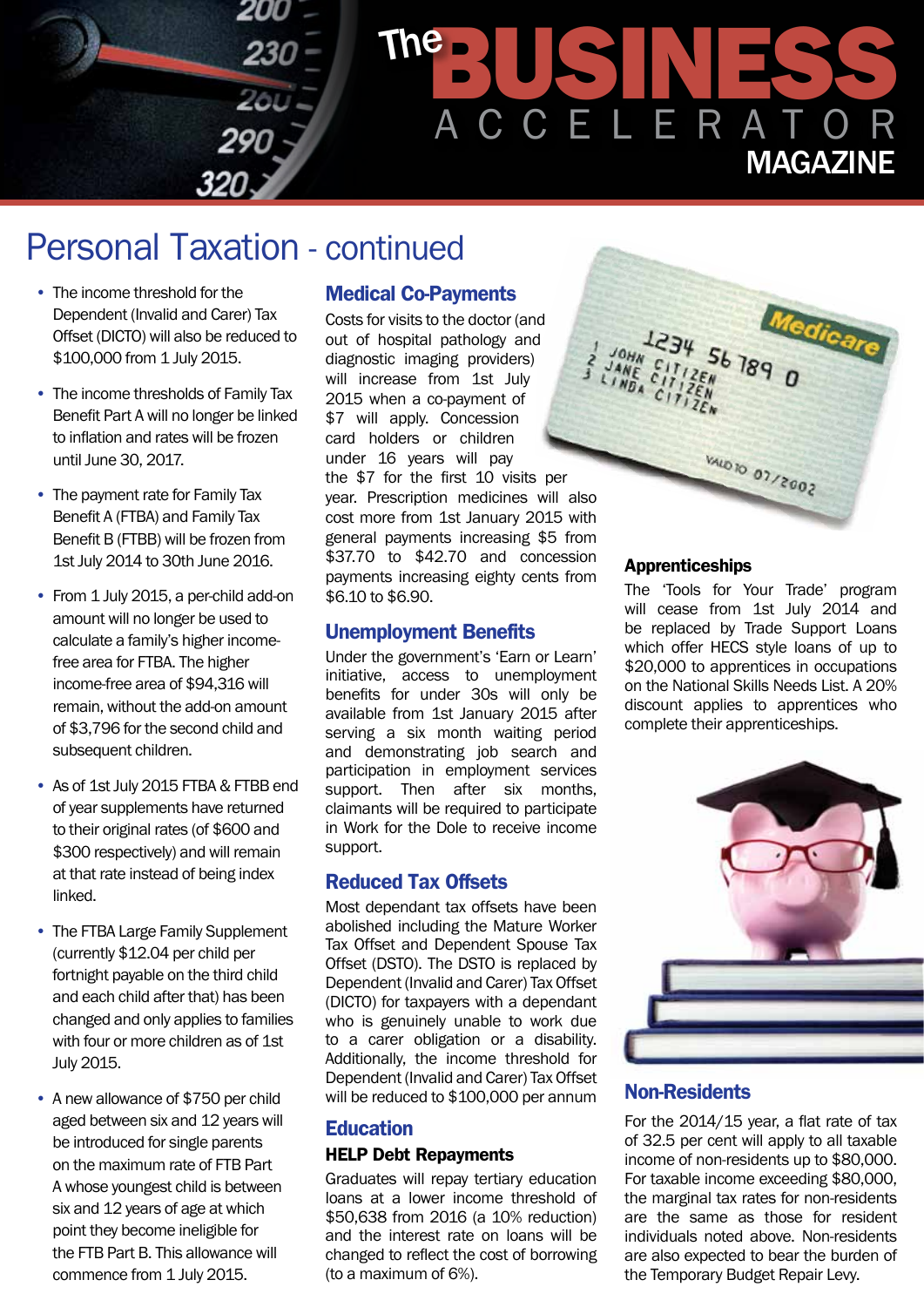

## Budget Changes For Business

### **Company Tax Rate**

In the budget the Government announced the company tax rate will be reduced from the current rate of 30 per cent to 28.5 per cent with effect from income years beginning on or after 1 July 2015. The reduction will apply to all companies, however, for companies with a taxable income in excess of \$5 million the likely benefits from the rate cut will be largely offset by the imposition of the Paid Parental Leave (PPL) Levy. The PPL Levy will be charged at the rate of a 1.5 per cent on taxable income that exceeds \$5 million.

### **Fringe Benefits Tax**

Fringe Benefits Tax will increase from 47% to 49% from 1st April 2015 until 31st March 2017 to tie in with the introduction of the Budget Repair Levy for high income earners and to prevent avoidance of the levy.

#### **Superannuation Guarantee Contributions**

The timetable for increasing Super Guarantee Contributions to 12% has been slowed. Superannuation Guarantee Contributions increase from 9.25% to 9.5% as of 1st July 2014 with the next increase scheduled from 1st July 2018 to 10%.

| <b>Effective Date</b> | <b>SGC Rate %</b> |  |  |
|-----------------------|-------------------|--|--|
| 1/7/2013              | 9.25              |  |  |
| 1/7/2014              | 9.5               |  |  |
| 1/7/2018              | 10                |  |  |
| 1/7/2019              | 10.5              |  |  |
| 1/7/2020              | 11                |  |  |
| 1/7/2021              | 11.5              |  |  |
| 1/7/2022              | 12                |  |  |

### Superannuation & Retirement Changes

### Contribution Caps

From 1 July 2014 there is indexation of contribution caps. Regular indexation of the caps was legislated back in 2007, however, it has been frozen in recent years.

| <b>Concessional Contribution Cap</b> |                    |                          |                   | <b>Non-Concessional</b><br><b>Contribution Cap</b> |                         |
|--------------------------------------|--------------------|--------------------------|-------------------|----------------------------------------------------|-------------------------|
| Year                                 | Age under<br>50yrs | Age 50 to<br>under 60yrs | 60yrs<br>and over | <b>Standard</b>                                    | 3 year<br>bring forward |
| 2012/13                              | \$25,000           | \$25,000                 | \$25,000          | \$150,000                                          | \$450,000               |
| 2013/14                              | \$25,000           | \$25,000                 | \$35,000          | \$150,000                                          | \$450,000               |
| 2014/15                              | \$30,000           | \$35,000                 | \$35,000          | \$180,000                                          | \$540,000               |

### Age Pension Eligibility & Preservation Age

The qualifying age for the age pension will become 70 by 1st July 2035. The qualifying age will increase by six months every two years transitionally for those born after 1st July 1958 as the previous government had already increased the retirement age to 67 as of 1st July 2025.

At this stage the government is silent on whether there will be an increase in the age when individuals can access their superannuation to bring it into line with the revised retirement age.



### **Mature Aged Workers**

As of 1st July 2014, a new wage subsidy called 'Restart' will be introduced. It is specifically designed to encourage employment of Australians aged 50 or over who have been receiving income support (including Disability Support Pension) for at least six months. The maximum subsidy is \$10,000 and instalments will commence after the worker has been employed for at least six months. The maximum \$10,000 subsidy will be pro-rata for part-time employment and will be paid as \$3,000 after the first six months, another \$3,000 after twelve months, \$2,000 after 18 months and \$2,000 after 24 months.

### **Research and Development Tax Incentive Reduced**

The Research and Development tax incentive will be reduced by 1.5 percent from 1 July 2014 (from 45 to 43.5 per cent) for refundable tax offsets available to eligible entities with an aggregated turnover of less than \$20 million, and from 40 to 38.5 per cent for nonrefundable tax offsets available to all other eligible entities.

### **Re-Introduction of Fuel Excise Indexation**

The fuel excise rate has been frozen at 38.143 cents per litre since March 2001 when it was abolished by the Howard government. The re-introduction of bi-annual indexation and exciseequivalent customs duty on all fuels (except aviation fuel) will commence from 1st August 2014 and will be based on the Consumer Price Index (CPI). The impact on businesses will be that they cannot claim a credit for the fuel excise under the Fuel Tax Credit system and will have to either absorb some or all of the increased cost, or pass it on to their customers.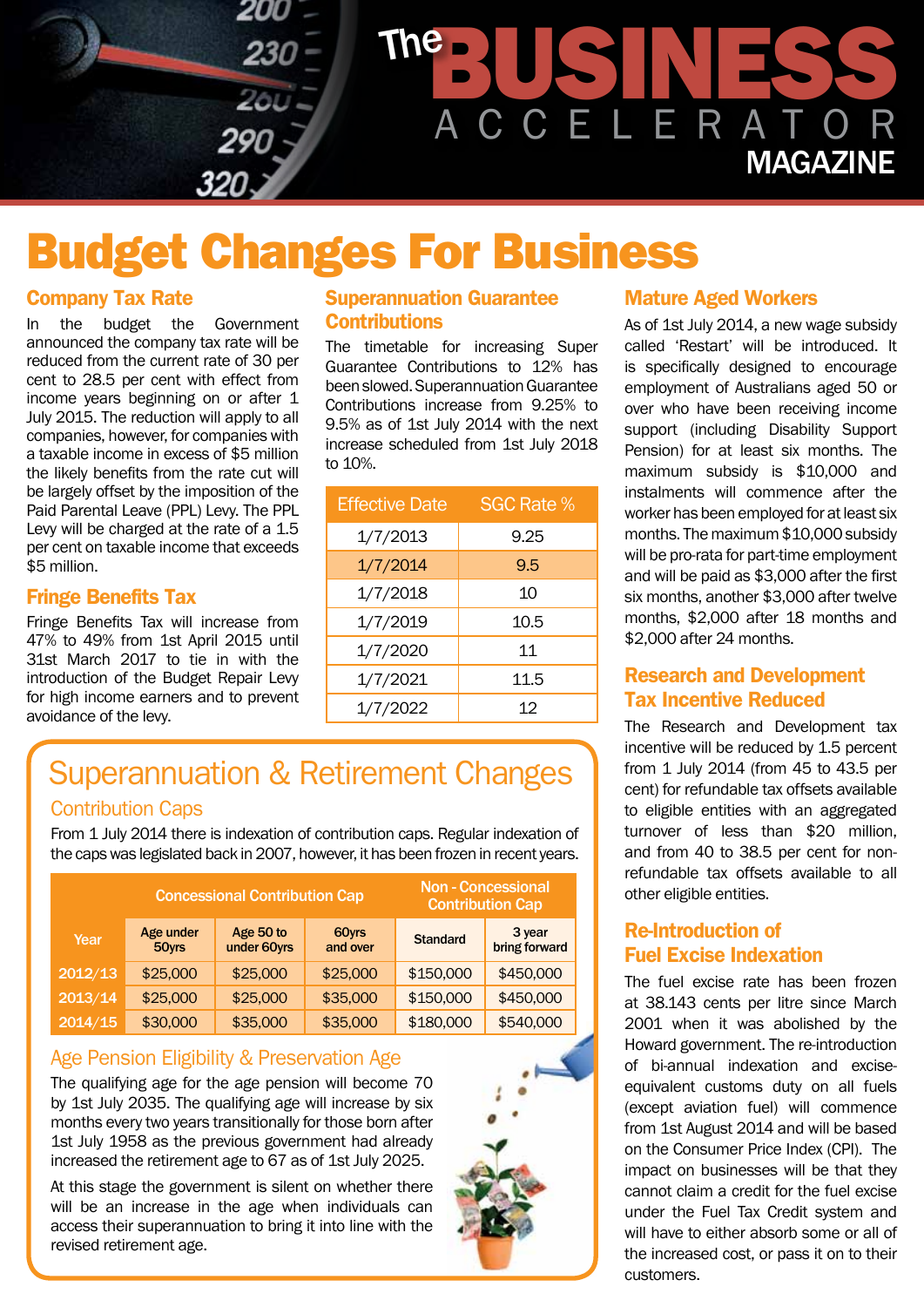

### Business Start Up Corner - Thinking Of Starting A Business?

Once you have had that 'light bulb moment' and come up with your brilliant idea for your new business you want to get started in a hurry. However, before you make any big financial commitment you want to make sure the concept has 'legs'. A lot of people elect to establish their business under their own name or trade under a business name rather than establish a company or trust structure. Before you make your decision regarding the most appropriate business structure there are some key considerations.

It's a relatively simple process to register your business name with ASIC but from a legal and financial point of view there is a big difference between starting out under a business name and having a company structure. While there are a multitude of different options when it comes to business structures including sole trader, company, trust and partnership, whenever we provide advice on business structures we always look at other considerations including asset protection, the potential to admit new partners and eligibility for discount capital gains tax concessions. This is not the right forum to get technical so let's just look at the major distinction between trading under a business name and operating as a company.

Firstly, the set up costs are a lot lower to register a business name. The national business name registration system allows you to register the name for one year for \$33 or \$76 for three years. In the past you were required to register the business name in each state where you planned to do business which was costly and time consuming. Now you only need to register once to be registered in all states and territories of Australia. You can register a business by going to the ASIC website (www.asic.gov.au) and clicking on the Business Names drop down menu.

While this sounds very simple you need to understand that it doesn't necessarily give you exclusive rights to use the business name. Registering a business name with ASIC lets you trade under that name but someone else could come along and demand you change your business name if they have trademarked the name before you and you are conducting a similar type business.

### **Asset Protection**

An incorporated company will cost more to register and operate but a company is regarded as a separate legal entity distinct from the business owner and can sue and be sued. It provides another layer of asset protection in the event of the business failing. This is a key consideration particularly in high risk industries like the building trades and manufacturing. With a business name you don't get this protection because you are the legal entity that simply trades under a registered business name. If something goes wrong your personal assets are on the line.

On the other hand, a company structure means the creditors are restricted to the assets of the company. This means your home is safe (unless you have lodged it as a guarantee for a company loan). As a Company Director, you can still be liable and accountable for breaches of the law but generally speaking, your personal assets are safe from creditors. In terms of asset protection there are three steps you can take:





- **1.** Protect your business name and brand because it can be one of your most valuable assets. Don't think that because you have registered your company name or business name with ASIC that it is protected against others using it for similar businesses. This is not the case and for true protection you need to consider registering the name as a 'trademark' with IP Australia (http:// www.ipaustralia.gov.au).
- **2.** Protect your business with strong Terms and Conditions that can be listed on your website and on your quotes and contracts. These can provide some protection for your business to limit your liability but don't risk copying them from another website or writing them yourself. There are plenty of online templates available that could prove invaluable.
- **3.** Insurance is designed to protect you from financial loss through things like accidents, stock damage, fire, theft and flood. We often talk through these options with clients starting a business and we urge you to do the same. Forewarned is forearmed and before you make your first sale they need to be in place.

Starting a business is a bit like a game of chess. You need to make the right opening moves and your business structure and issues like asset protection must be a priority. If you're looking to start a business talk to us today and we'll help you navigate your way through the start-up maze of structures, registrations, asset protection, insurances and accounting software.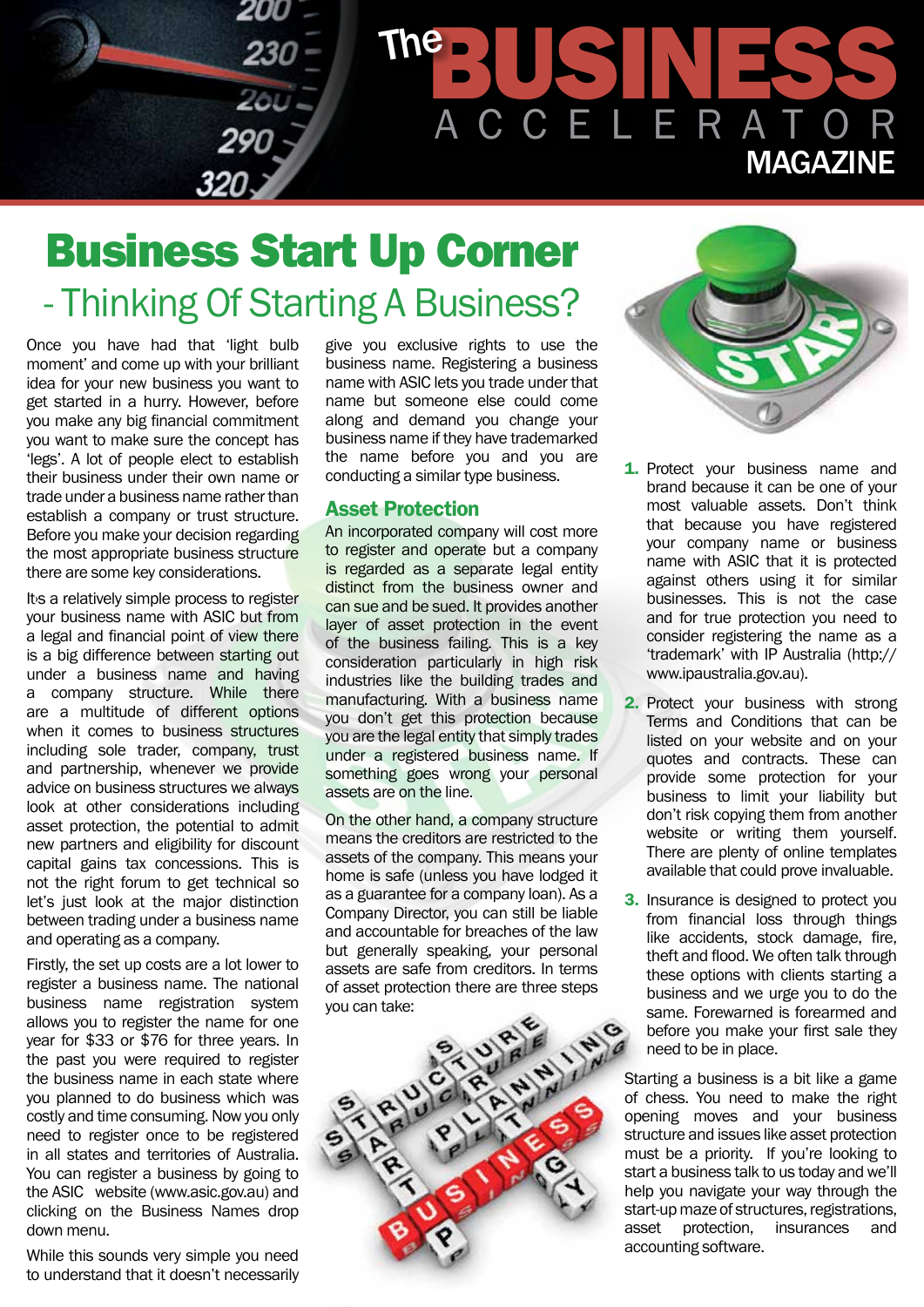

# ATO and Superannuation

### **Self Managed Superannuation Funds Under the Microscope**

In Australia, Self Managed Superannuation Funds (SMSF) account for 31% of the total superannuation assets with nearly one million (8% of total super members) members. The ATO has encountered some common problems in its audits in previous years including:

- Loans and borrowings:
- In-house assets;
- Not investing at arm's length;
- Acquisitions from related parties;
- Lack of separation of assets;
- Sole purpose breaches.

The ATO will be reviewing every fund reported to it by approved SMSF auditors and last year 150 funds were declared non-compliant and 440 people were disqualified from being a trustee.

### **Penalties for SMSF Trustees**

The Government has approved<br>administrative penalties applicable administrative from 1st July 2014 to breaches of the superannuation laws, with particular impact on trustees of SMSFs who will be personally liable for penalties ranging from \$850 up to \$10,200 depending on the contravention. The fund cannot pay the penalty as the trustee is personally liable. Existing arrangements which contravene super law will also come under the new penalty regime so trustees need to rectify any contraventions as soon as possible to avoid the penalties. An example would be a loan to a member or relative which occurred before and still exists after the 1st July, 2014. Each individual trustee in this case would incur and be personally liable for a \$10,200 penalty. Such a loan would need to be with commercial interest.



### **Super Obligations Industries at High Risk**

Employers in the following industries have been identified by the ATO as having a higher risk of not meeting their superannuation obligations:

- Beauty Industry and Hairdressing
- Clothing Retailers
- Management Advice and Consulting

### Where There's A Will...

Have you got a valid Will? If you've already made a Will, have you reviewed or updated it since there was a significant change in your life?

You'll need to make changes to your Will to ensure that it still meets all of your goals. Below are some events that may prompt a need for review of your Will.

- $\bullet$  Has there been a change in your marital status (many states have laws that revoke part or all of your Will if you marry or get divorced) or that of your children or grandchildren?
- Has there been an addition to your family through birth, adoption or marriage (stepchildren)?
- If your spouse or a family member has died, has become ill or is incapacitated.
- Have you acquired or disposed of a significant asset?
- If your spouse, your parents or other family member has become dependent on you.
- $\bullet$  Has there been a substantial change in the value of your assets or in your plans for their use?
- $\bullet$  If you were to receive a sizeable inheritance or gift
- Your income level or requirements have changed
- You are retiring
- You have made a change in your estate plan (e.g., you created a trust or executed a codicil to your will)
- $\bullet$  If you are a business owner, have you planned for the future of your business after you die?



- considered exit strategies from your business?
- Do you know how much money your family would need if you died, became seriously ill, or totally or permanently disabled today?
- Have you appointed someone to look after your affairs if you were to die or become incapacitated?
- Is your income protected and if so, are the protection measures sufficient for your family's needs?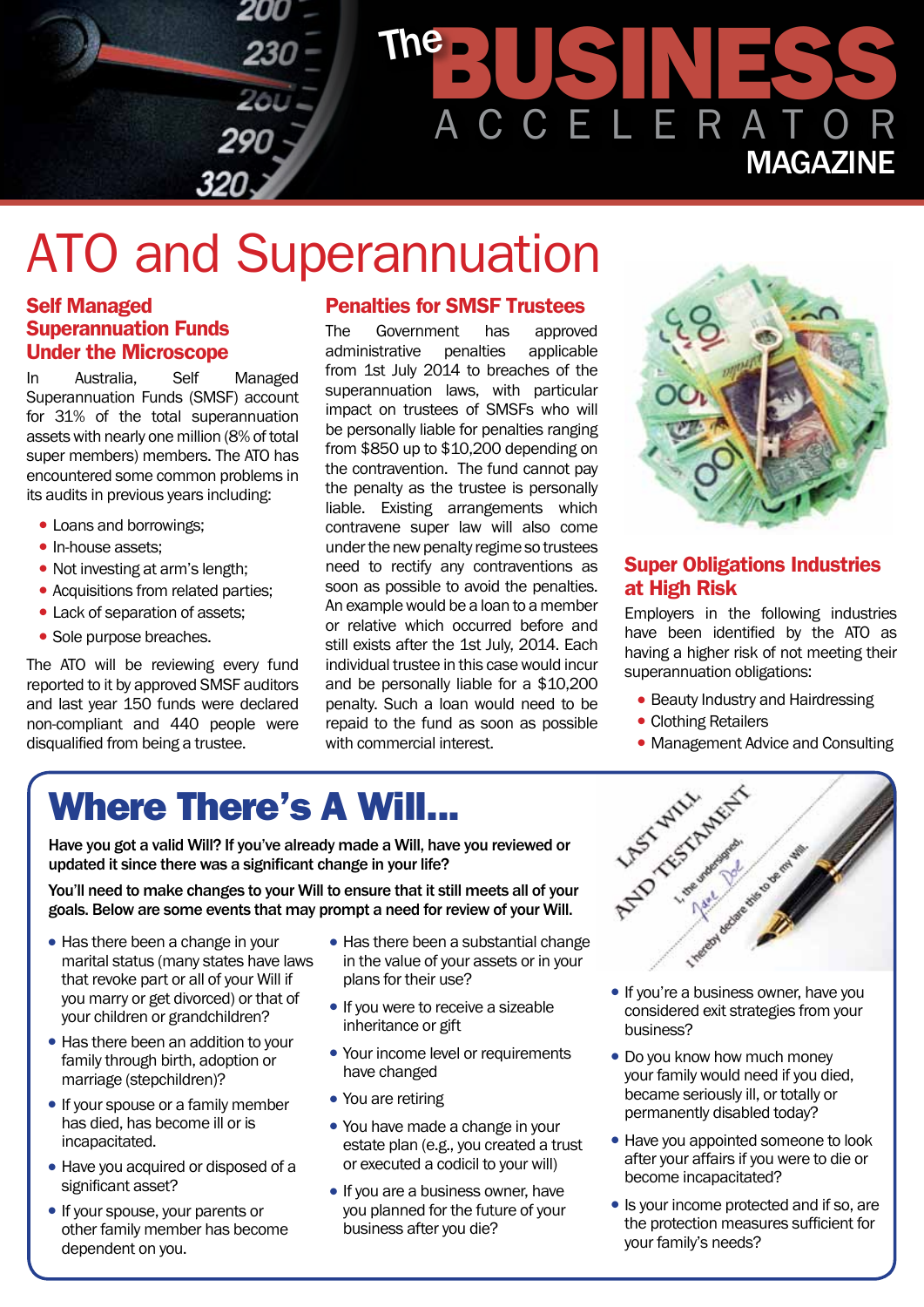

## Claiming Travel Between Home & Work

Over the years one of the most commonly asked questions from clients is, 'can I claim the cost of travel from home to work'? Generally speaking, individuals travelling from home to their workplace cannot claim a deduction because the travel is classified as a private expense. However, you may be able claim travel expenses between home, your regular place of work or your alternative workplace but such claims can be a minefield for individuals. To assist you with some guidelines we have outlined what does and doesn't constitute deductible travel between home and the workplace.

### **Claimable**

Travel costs may generally be claimed when travelling:

Directly between two places of work (i.e. for a second job).

- From home to an alternative work site for work purposes (e.g. a client's premises) and back to home or back to your normal place of work.
- $\bullet$  From your normal workplace to an alternative workplace and back to home or back to your normal workplace.
- When your home is your base of employment (see Note A below) and you start work at home, then travel to a workplace where you continue working for the same employer.
- Between shifting places of employment for itinerant work (see Note B below) where you regularly work at more than one workplace before returning home each day.
- Where you are required to carry bulky or heavy tools or equipment that you use for work and can't leave at your workplace (e.g. a double bass for a musician or a heavy power tools for a tradesperson).

#### **Notes**

- A For individuals, your home can only be counted as a workplace if you carry out 'itinerant work' - that is, work that requires travelling from place to place.
- B Factors which would indicate your work is itinerant would be:
- $\bullet$  The very nature of your work involves travel between various work sites and is fundamental to the role, not just because it may be convenient for you or your employer.
- You have a network of workplaces you travel to throughout the day.



- You are continuously travelling between work sites.
- $\bullet$  Your home is the base of your operations you start work at home and cannot complete it until you attend at your work site.
- You often don't know where your work sites for the day may be.
- Your employer provides a travel allowance in recognition of your requirement to travel continually between work sites and this allowance pays for the travel.

Examples of these types of itinerant workers would include sales representatives, trades people, commercial travellers or Government inspectors whose homes are their base of operations from which they travel to a number of workplaces throughout the day over an extended period of time. They may typically appear at the employer's workplace periodically (once a week for example) to file reports, organise new assignments or pick up supplies. Travel from home to the office in these limited circumstances would be treated as business travel and therefore claimable.

### **What's Not Claimable**

Below is a list of common misunderstandings of claimable travel:

- Travel for minor work-related tasks such as picking up or posting the mail on the way to or from work.
- Driving between home and the workplace more than once a day.
- Being on call and your employer contacts you at home to come into work.
- Shift work or overtime outside normal business hours.
- Your home is your base for your own business and you travel directly to a place of work where you are an employee.
- $\bullet$  Some of your work is performed at home.

The rules are quite complex and we encourage you to consult with us regarding your specific travel queries.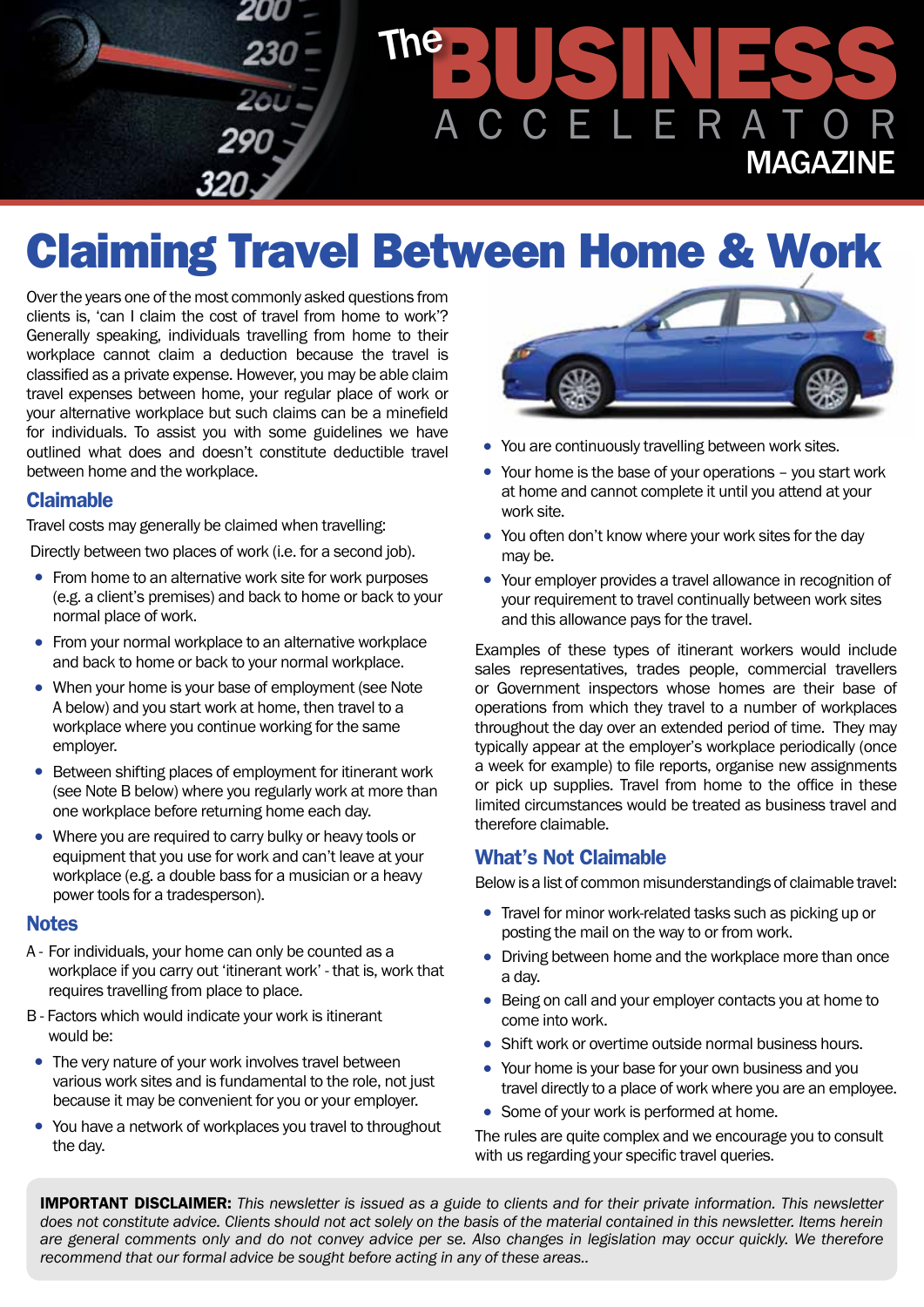

# The BUSINESS ACCELERATOR MAGAZINE

# What's A **Business** Worth?

The answer to this question is a bit like asking, how long is a piece of string? There are so many variables when valuing a business but ultimately the business is worth what someone will pay.

Before you invest in someone else's business you need to complete an intensive due diligence process. This includes a detailed analysis of every aspect of the business including the financials, online reputation, the industry trends and the competitors. An impatient buyer who rushes the purchase without doing appropriate due diligence can end up regretting the purchase and pay 'over the odds'. In some cases, the process may require formal valuations of all the business assets including plant and equipment, vehicles and intellectual property (IP).

The vendor or owner usually sets the asking price and this valuation could be a reflection of their original purchase price, a multiple of future earnings, a percentage of actual revenue or the estimated cost of setting up a similar business from scratch. The vendor is obviously trying to maximise the selling price so it doesn't always accurately reflect the true value of a business and we often help clients do a valuation or encourage the buyer to seek an independent valuation. A recent survey conducted by CPA Australia found that more than 80% of potential buyers would have paid too much for their business if they hadn't carried out proper financial due diligence.

When valuing a business you often need to look at the various components of a business including:



- **Goodwill** is basically the reputation, viability and potential of a business. As such, it can be subjective and is independent of the other business components including plant and equipment, fixtures and fittings, debtors, work in progress and inventory. Goodwill should be assessed as part of the overall investment in a business that needs to be sufficiently profitable to at least cover the capital repayments after tax and provide a fair income for the new proprietor.
- **Assets** of the business may need to be considered independently and assigned a value. These might include buildings, land, equipment, inventory and fixtures and fittings. Often we look at their written down value (after depreciation allowances) or resale value when attaching a price. If the business for sale is a consultancy type business or in a service industry (medical, architect etc.) the majority of the assets are probably 'intangible assets' like intellectual property and goodwill. In such cases you are selling a client list or database so make sure you keep it up to date.
- **Work In Progress** will include any jobs semi-completed and existing contracts the purchaser will inherit.
- **Intellectual Property (IP)** is often described as commercial ideas that are generally protected by copyright, patent, design or trademark registration. These can be hard to

value and might include things like the business or company name, trade secrets, industrial processes and knowledge banks of information that you have documented.

**• Vendor Liabilities** - A buyer may have to take on responsibility for employee entitlements such as holiday and long-service leave. These entitlements would be calculated at settlement and be deducted from the agreed purchase price. The liabilities of the vendor are typically excluded from the sale price and the vendor would normally pay the creditors at settlement. Similarly, a buyer would not take over the debtors of the business at settlement. In some cases, the buyer may take on existing finance arrangements for equipment and this could be another adjustment on sale or the buyer might simply agree to take on the ongoing loan payments. Each case needs to be assessed on its merits.

The process means both the buyer and seller will arrive at their own valuations and then negotiations take place. The valuation can be based on other variables including the general condition of the business and the assets, market supply and demand, the profitability, prevailing economic conditions and cash flow. For businesses costing under \$350,000 (excluding stock), a Vendor's Statement (or Section 52 Statement) must also be provided by the vendor to a prospective buyer.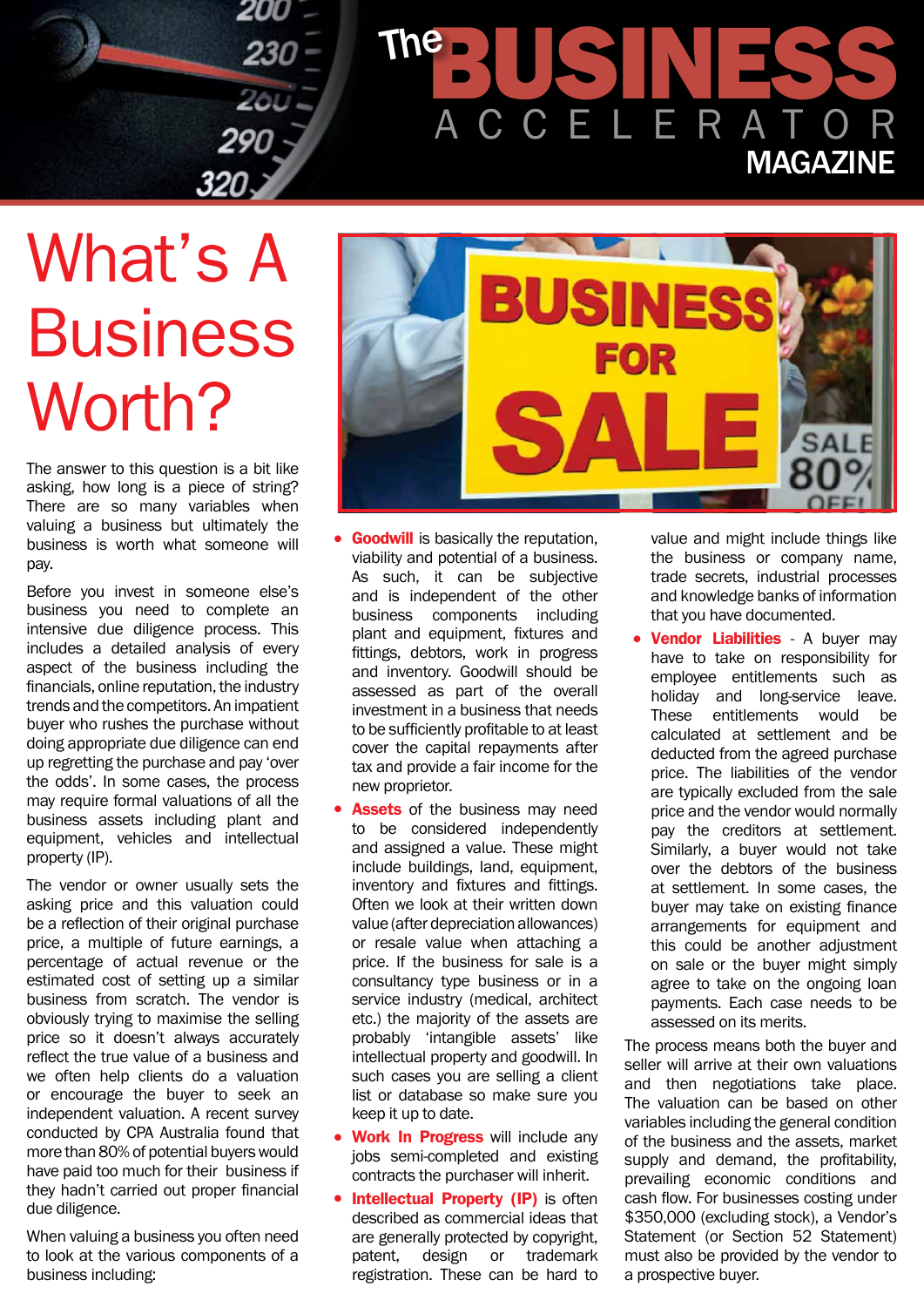

# The BUSINESS ACCELER MAGAZINE

## Why Your Business Needs To Be Google Friendly

In the digital age customers use all sorts of devices to research and find the goods and services they need. Mobile devices like smartphones and tablets are growing in popularity and the search engines can now use a phone's GPS to find out where the customers are and then locate businesses near them.

Search engine optimisation, or SEO, is simply the techniques and practices used to help your business list as high as possible on page one of the search results for Google and other search engines like Yahoo and Bing. New research from online ad network Chitika suggests that the top listing in Google's organic search results receives 32.5 percent of the traffic, compared to 17.6 percent for the second position and 11.4

27%

percent for third position. What this means is that 61 percent of visitors don't go past the third position on page one of search results. The research also showed a significant drop in traffic from Page 1 to Page 2 results. On average, page 1 gets 91.5% of all traffic while page 2 manages less than 5% and page 3 just over 1%. The important message is this, very few of your prospective customers make it past the top three listings on the first page.

When a search engine like Google lists its search results it provides you with two types of search results, organic and paid. Organic or 'natural' search results are free and are the web page listings that

most closely match the search phrase. When people talk about SEO they are talking about improving your ranking in the organic results. The second type of search results are 'paid' results which are basically advertisements targeting certain keywords. On a search results page you can identify the paid results because they appear above or to the right of the organic results. They usually have a shaded background and a border around them or the word 'Ad' appears next to the listing.

There is a place for both SEO (free traffic) and paid ads (like PPC or 'pay per click') in the bid to optimise your website. We will examine the benefits of SEO vs PPC in another edition of this newsletter.

To win the coveted top spot on page one, Google offers some very simple advice. Forget about trying to beat the system and focus on building a great website full of relevant and original content. A good search ranking will follow naturally.

### $60\%$  of all organic clicks go to the top three organic search results.



SOURCE: MARKETINGSHERPA, FEBRUARY 2007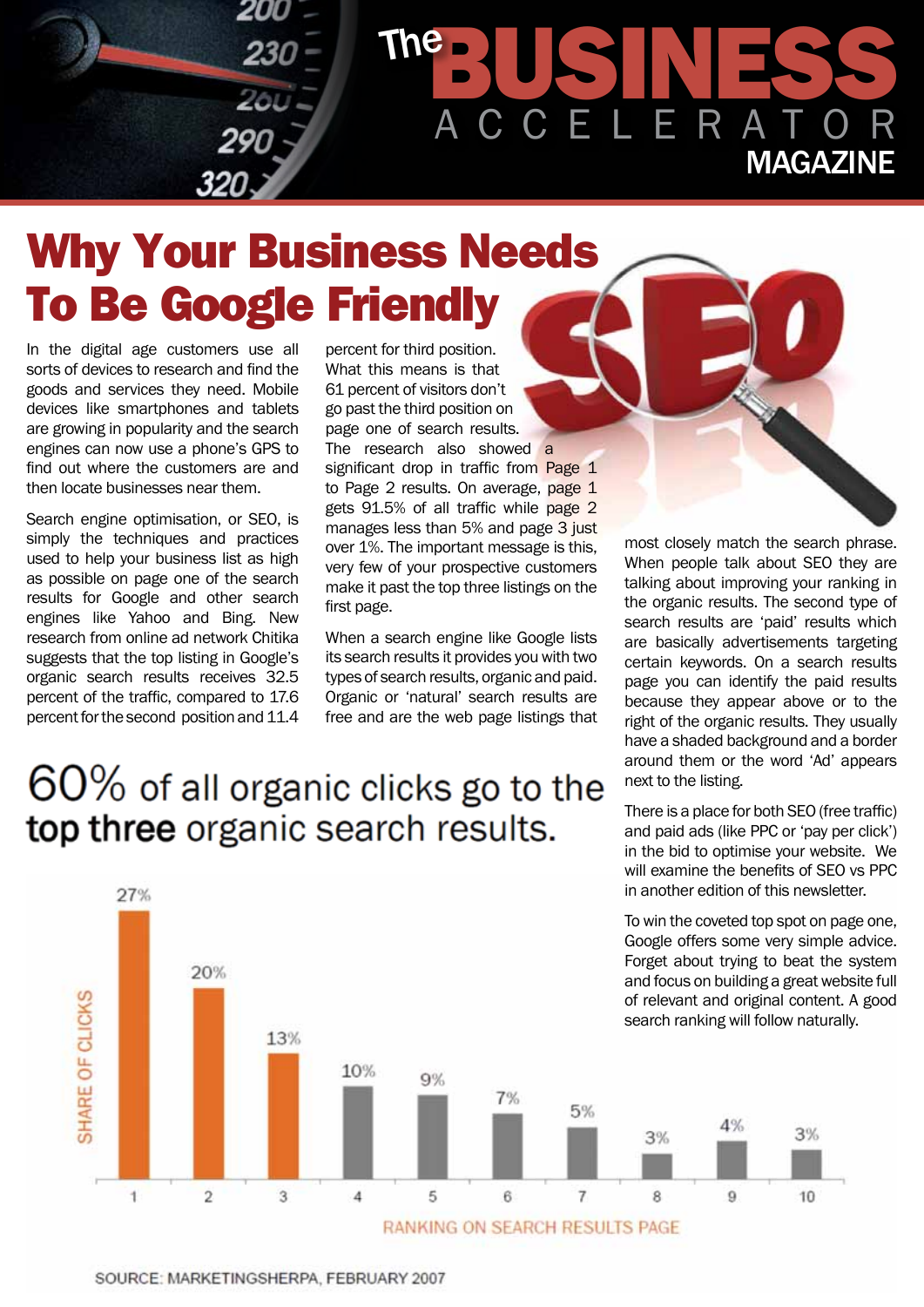The BUSINESS ACCELERA MAGAZINE

# **Mobile Mone**

200

While all the banks have mobile phone apps to allow online banking, the CBA<br>recently announced the announced the launch of their new small business mobile app. It allows small business customers to write estimates and turn them into invoices on the spot. It has basic analytics including daily transactions to help business owners track cash flow and includes BPay and electronic funds transfer as standard payment methods. The app works with the bank's new mobile payments terminal, Emmy which costs \$30 a month and 1.5 per cent commission for amounts over \$1500. Businesses can accept card payments such as tap and go, chip and PIN code.

Launching soon, 'PayPal<br>Here' is a new mobile is a new payment device designed for small businesses and casual sellers. It includes a small card reader which pairs with a dedicated mobile app via Bluetooth to create a portable and wireless point-of-sale terminal. It's designed to read credit cards with chip and PIN security as well as debit cards from VISA and MasterCard. Along with taking card payments, the system can also be used to generate invoices and log cash transactions. A small business owner simply downloads the 'PayPal Here' app on their smartphone, the mobile is used to input the cost of the sale and then the transaction is completed with the customer inserting **Credit Card Bank** 0012 3456 7890 0123

their card into the reader and entering their PIN on the keypad. A small device like this could alleviate small businesses from the full set up cost of a larger point of sale terminal with obvious appeal for street vendors, market sellers and mobile businesses.

Set up involves a one-off charge of AU\$139 for the card reader plus a percentage of fees charged to the merchant for each payment (1.95 per cent for credit card payments via the card reader, 2.4 per cent + 30c for invoicing and 2.9 per cent + 30c for credit cards keyed into the app without use of the card reader). Registration for the waiting list for the new product is available on PayPal's website.

### READING CORNER - The E-Myth Revisited

### Why Most Small Businesses Don't Work and What to Do About It *by Michael Gerber*

### **Why Read It?**

A must read for any small business owner or for any aspiring entrepreneur. The eMyth (or Entrepreneur Myth) is that great businesses are started by someone with good technical skills, be that a solicitor, florist or programmer. They start their own business to escape the drudgery of working for someone else and strike gold. This is the myth because many successful small business owners work far longer hours, hate much of their working day and don't actually make that much money. In fact, many of them would be happy to go back and work for 'the man'. Gerber inspires the small business owner to implement processes and systems based on the franchise model to allow the owner to work 'on' the business, not 'in' the business.

#### **What You Will Learn…**

Gerber dispels the myths surrounding starting your own business and shows how commonplace assumptions can get in the way of running a business. The life of the business from entrepreneurial infancy through adolescent growing pains, to the maturation of the business, is examined to enable you to grow your business in a predictable and productive way.



MICHAEL E. GERBER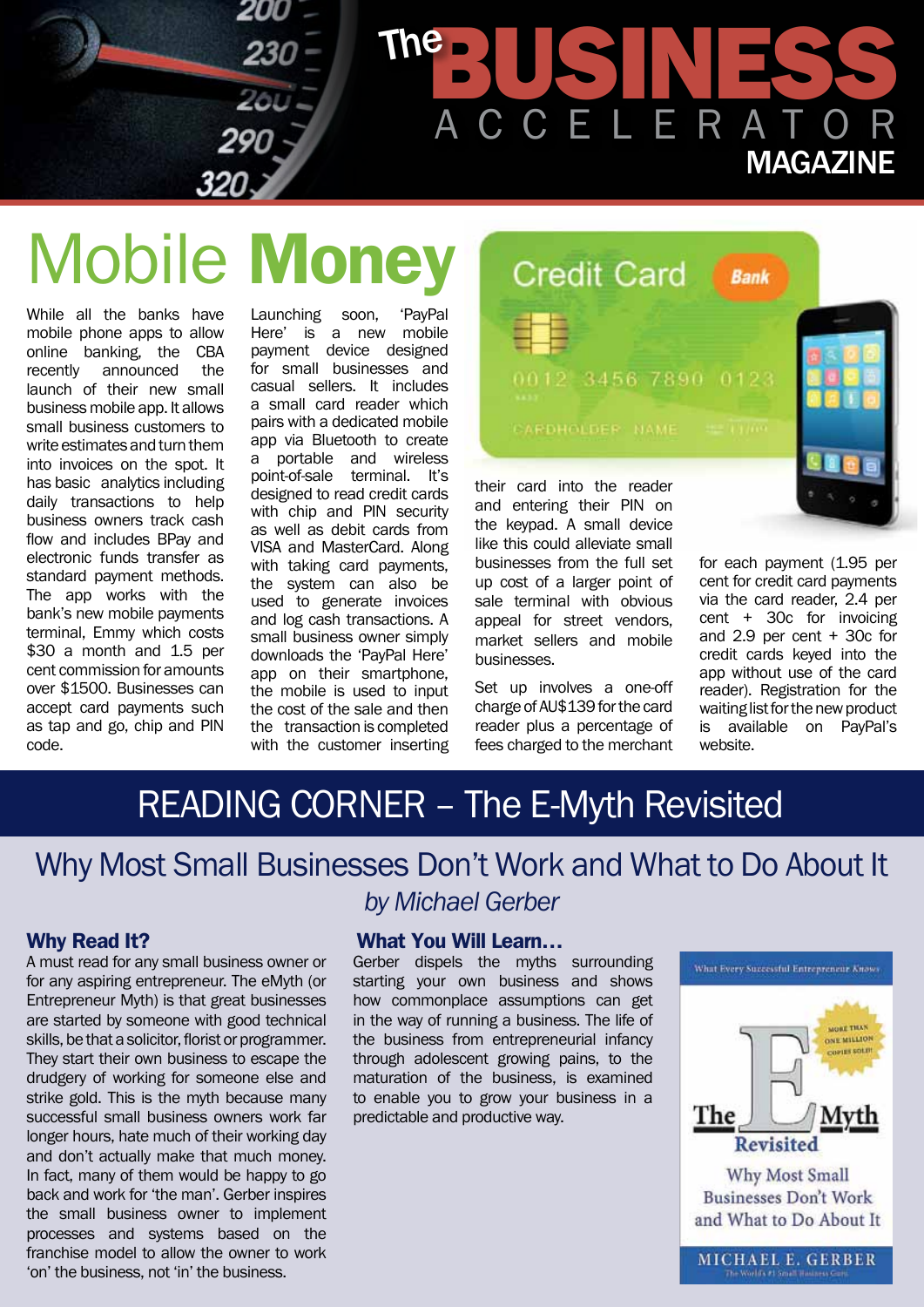

# The BUSINESS ACCELERATOR MAGAZINE

# One Stop Shops for Social Media

You have all your social media up and running. You've got a Twitter account, Facebook for business page, LinkedIn, Foursquare, Google+ page, Blogger, Instagram, Slideshare, YouTube, Flickr, Tumblr and more. If you wish you could manage all these things in one place, the good news is you can.

**HootSuite** is a dashboard for all your social network accounts which allows you to update them all at one time. You can manage multiple Twitter, Facebook (profiles and pages), LinkedIn, Foursquare and Google+ networks all from one place. Once the account is set up, simply select which social media tools you have, synch them with HootSuite and you can automatically post messages and updates directly to all or some of your social media accounts at the one time. You can preschedule updates, tweets and blogs within limits in the free version with further functionality in the Pro Version (starts at A\$10.49/month) or Enterprise version. Also the team collaboration functionality (delegate replies, tweets, mark as done, track messages etc.) is not available in the free version. Mobile

apps for HootSuite are available for iPhone, Android, iPad and Blackberry and there 3 basic analytics reports included in the free version.

**Bufferapp** – the free account allows you to store up to 10 posts in your queue to post later and includes the main social media platforms (Facebook, Twitter, Google+ Pages and LinkedIn). The Awesome account is \$10/month.

Each of these apps offer pros and cons depending on your personal preferences. Hootsuite provides a more complete solution allowing you to schedule updates and monitor conversations, while Buffer isn't a dashboard that shows you other people's content. However, Bufferapp has superior scheduling flexibility over Hootsuite because you can designate very specific scheduling times and change patterns throughout the week. Many people use both Hootsuite (to listen) and Bufferapp (to schedule) and it really depends on your posting needs.

Other social media dashboards available include:

**Tweetdeck** - manages Twitter only (free)

**Sendible** - similar to HootSuite with a starting price of \$9.99/month for solo

**Grabinbox** – although basic, this app is free and allows you to manage multiple Facebook (profiles and pages), Twitter and LinkedIn profiles.

**SocialOomph** – has useful features like the others including scheduling tweets, tracking keyword, viewing mentions and retweets but additionally SocialOomph is the only provider (premium users only) that allows you to set up auto-follows, auto-direct messages and auto-responders for new followers if you want to reciprocate follows.

### **Tech Corner**

### Parking Fines a Thing of the Past with Parking Maestro

A new free iPhone app developed by two Brisbane men could ensure you never get another parking fine.

The app uses the phone's inbuilt GPS to alert users when they need to start walking back to their cars before their ticket expires. Users scan or input parking details, the phone will track their movements

and use an algorithm to tell them when they need to begin walking back to their cars. It could also save losing track of where you parked your car.

Currently only available for iPhones via iTunes and through **www. parkingmaestro.com.** The app is being adapted for Android.

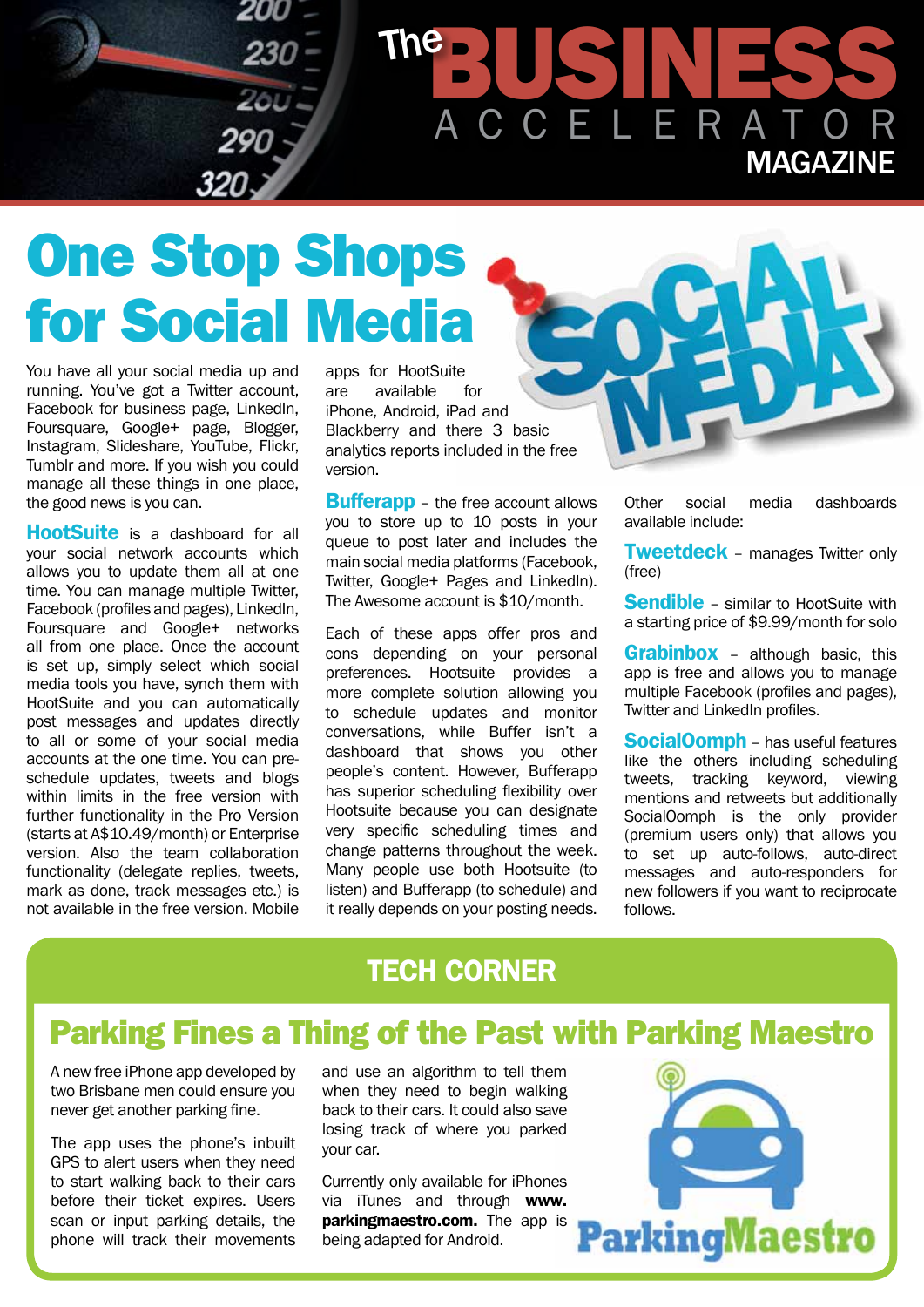

### A Minute on Marketing

# 7 Killer Marketing Words

Some say, the pen is mightier than the sword and in marketing there are key words that can motivate the reader or customer to take action. In this article we explore seven words and phrases that are proven to boost engagement with prospects.

### **1. You**

This is the most powerful word in marketing. Your reader doesn't care about your point of view or your company. They only want to know 'what's in it for me'. To create effective marketing copy you need to address the needs, frustrations and problems of your target audience. Speak to them directly about their needs and the basic rule is to use the words "you" and "your" at least twice as many times as words like your business name, "we", "us", "ours", "me" or "I".

### **2. Guarantee**

When you can back your product or service with a guarantee, especially a 100% money back guarantee, you provide your customer with a sense of security. By minimising the risk you can prompt customers to proceed with their purchase on the grounds that they have nothing to lose and everything to gain by purchasing from you.

### **3. Free**

Although the impact of the word 'free' may have diminished in recent years it is still an effective marketing word. The impact of the word has fallen when linked to things which are obviously free such as a 'free quote' or a 'free consultation'. If you can articulate the value of what you are providing for free, that adds real spice to the offer. Approach your free offers by ensuring that they provide something of value to the customer and then evaluate how effective that word becomes in your marketing.

### **4. Instant**

In today's fast-paced environment your customers have short attention spans and expect instant gratification. Most people want instant results with just about everything, so providing an instant element to your offering, such as immediate access, instant download, fast delivery or immediate results means you are more likely to engage with today's impatient customers. Just be careful that you can deliver on your promise and if there is a chance that you (or one of your suppliers) cannot fulfil the 'instant' promise, leave it out altogether.

### **5. Easy, Quick or Shortcut**

Again, that desire for instant gratification means customers will look for whatever is required to speed up the process or make the process easier. If your product has the ability to make your

customer's life easier then spell it out. Make it clear that it's a specific benefit of your product or service. Perhaps you can provide the shortcut to what they're looking for and deliver what they want in record time. The easier and quicker something is, the more desirable it becomes in the mind of your customer.

### **6. Never**

The word 'never' is specifically for use when outlining potential negative

benefits of your product or service. Negative benefits are things that your customer would like to avoid. Examples might be 'never miss a payment again' or 'never scrub your toilet again'. Obviously this depends on the type of business you are in but the key to the use is to make the negative benefit realistic, important and relieve them of a frustration or fear.

### **7. Proven**

A little over used these days but having a track record of achieving results helps to eliminate the risk and removes the fear of buying from you. By being able to prove that you can deliver on your promise adds credibility to your message. You would need to outline exactly how and why it is proven or draw on testimonials and case studies to show that it is proven.

So, there's the list of 7 key words to use in your marketing collateral and they are particularly important when you draft the headline for your next advertisement or article.

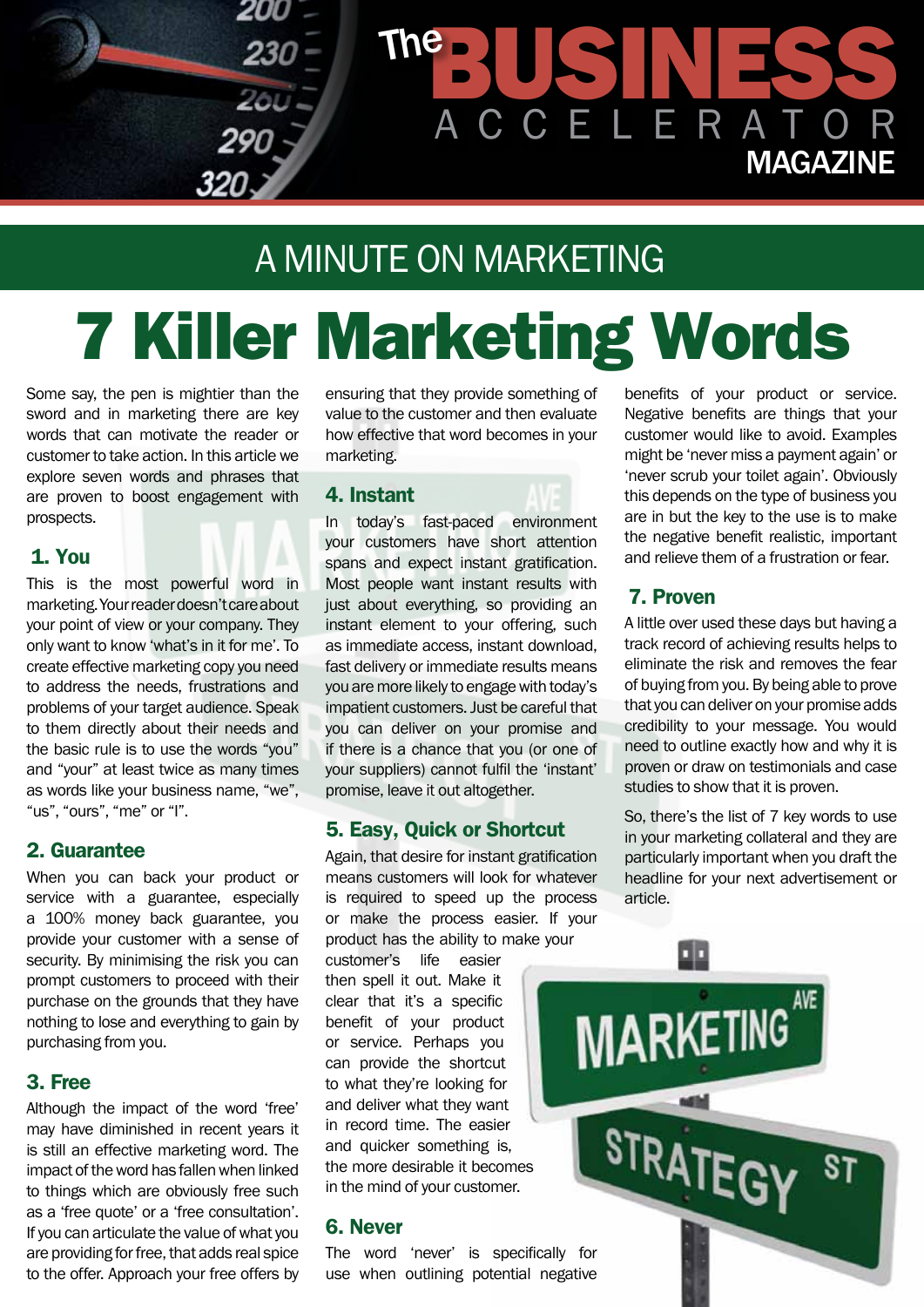

### 2014 - Individual Tax Returns

### **Income**

- Gross salary, wages, allowances, benefits, earnings, tips, Directors Fees and Insurance for lost wages.
- Income from business activities.
- PAYG Payment Summaries.
- Details of any non-cash benefits received including discount(s) on employee shares or rights.
- Lump sum and termination payments. All documentation should be provided including an ETP Payment Summary from the employer or fund.
- Government Social Security payments, including pensions, unemployment and sickness benefits.
- Details of any CGT asset sales (e.g. shares, business and real estate). Please include dates of, and costs associated with, acquisition and disposal (You can save tax if you qualify for the variety of CGT concessions).
- Annuities, including allocated pensions or superannuation income streams.
- Income from trusts and partnerships. Statements of distribution should be provided where appropriate.
- Rental income.
- Interest and dividends received from any source including life insurance or friendly society bonuses and any tax deducted. Include details of franked dividends (i.e. imputation credits).
- Foreign source (employment and pension) income and details of any foreign tax credits.

### **Deductions**

- Investment and property expenses (carefully detail interest and repair claims).
- Subscriptions (not including sporting or social clubs).
- Employment related expenditure such as work-related motor vehicle, self-education, protective clothing, tools, uniform and laundry expenses.
- Donations of \$2 and over.
- Income Protection Insurance Premiums.
- For Self-Employed persons, details of any Superannuation Contributions made.
- Tax Agent Fees and other accounting/tax audit fees.
- Special deductions (Australian films, investment shelters and agribusiness-type schemes).
- Bank fees (where the credit or deposit represents assessable income).
- Unrecouped prior year losses.

#### **Rebates**

- Private health insurance annual statement.
- Details of superannuation contributions where no tax deduction can be claimed.
- Any changes in dependants, children's details, DOB and any Centrelink benefits applicable(income of spouse should also be provided).
- Details of any income received in a lump sum which was accrued in earlier income years (e.g. assessable pensions).



- Details of any remote work performed for 183 days or more.
- Net family medical expenses if they exceed \$2120 in total (i.e. medical expenses paid net of reimbursements from Medicare and/or health fund). This can only be claimed by taxpayers who claimed this offset in 2012/2013.
- HECS Debt details.

### **New Clients**

• Last Year's Notice of Assessment and Tax Return (if available).

### **8 Most Common Errors in Income Tax Returns**

- **1.** Omitting Interest Income
- **2.** Incorrect or Omitted Dividend Imputation Credits
- **3**. Capital Gains/Losses are Incorrect or Omitted
- **4.** Understating Income
- **5.** Home Office Expenses
- **6.** Depreciation on Rental Property Fixtures and Fittings
- **7.** Depreciation on Income Producing Buildings
- **8.** Borrowing Costs associated with Negative Gearing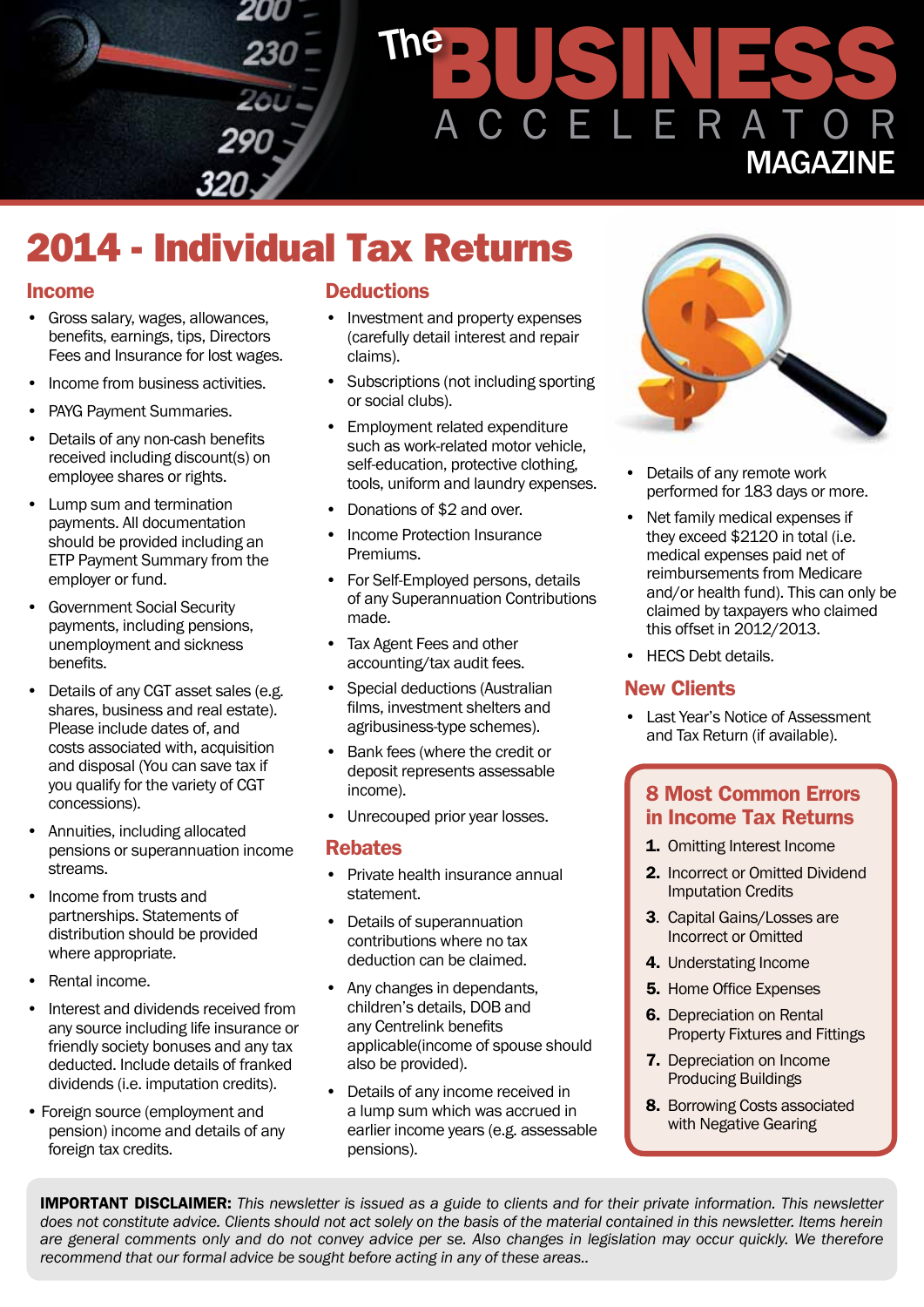

### 2014 - Companies, Partnerships, Trusts and Other Business

### **Income**

- Trading Income.
- Other Income (e.g. Rent, Interest, Royalties).
- Stock on Hand at June 30, 2014 (and basis of valuation) – note any obsolete stock.
- Work-in-Progress at June 30, 2014
- Primary Producer subsidies (if assessable).
- Details of CGT assets (e.g. shares and real estate) sold, including dates of, and costs associated with acquisition and disposal.
- Dividends, including details of franking credits.
- Income from foreign sources including details of any foreign taxes paid.

### **Deductions**

- Repairs and maintenance.
- Salaries, including fringe benefits.
- Fringe benefits tax paid.
- Rates, land taxes and insurance premiums.
- Advertising expenses.
- Interest on borrowed monies.
- Deductions relating to foreign-source income.
- Prepaid expenses (subject to transitional rules).
- Retirement payments and golden handshakes.
- Bad debts actually written off during the year.
- Donations of \$2 and over depending on the recipient.
- Commissions.
- Legal expenses.
- Lease or Chattel Mortgage payments on motor vehicles and equipment.
- Losses of previous years (or intragroup transfers).
- Superannuation contributions.
- Subscriptions.
- Car expenses (remember to include petrol, repairs and parking and maintain a log book where necessary).
- Tax agent's fees and other accounting and tax audit fees.
- Royalties paid.
- Details of the destination and purpose of any interstate or overseas trip. Expenses must be fully documented where travel involves at least one night away from home. Travel diaries should be included where travel exceeds five nights.
- Research and development expenditure.
- Bank fees (where the credit or deposit represents assessable income).

### **Liabilities**

- New loans taken out during the year and their purpose, including any new lease or chattel mortgage agreements.
- Statements from the lending authority detailing the opening and closing balances of existing loans during the financial year.
- Provisions for long service and annual leave.
- Creditors at June 30, 2014.
- Details of loan accounts to directors, shareholders, beneficiaries and partners.
- Accrued expenses (e.g. audit fees, interest payments).
- Commercial debts forgiven.

### **Assets**

- Details of depreciable assets acquired and/or disposed of during this income year, including:
	- type of asset;
	- date of acquisition;
	- consideration received/paid.
- Lease commitments.
- Debtors at June 30, 2014.
- Commercial debts forgiven.

### **Additional Information Required**

- Franking account details/ movements.
- Overseas transactions, exchange gains/losses.
- Private companies remuneration or loans to directors, shareholders and their relatives.
- Changes to the capital of the company.
- Whether family trust elections have been made in relation to trusts.

### Note:

To ensure that you obtain the maximum deductions to which you are entitled and in consideration of the penalty provisions, FULL DETAILS of any claim should be provided and supporting documentation made available. For employee taxpayers and for travel and motor vehicle claims by self-employed taxpayers, documentation must be a receipt, tax invoice or similar document which contains certain details. For other taxpayers, documentation may comprise receipts, dockets, diary notations or reasonable and supporting estimates.